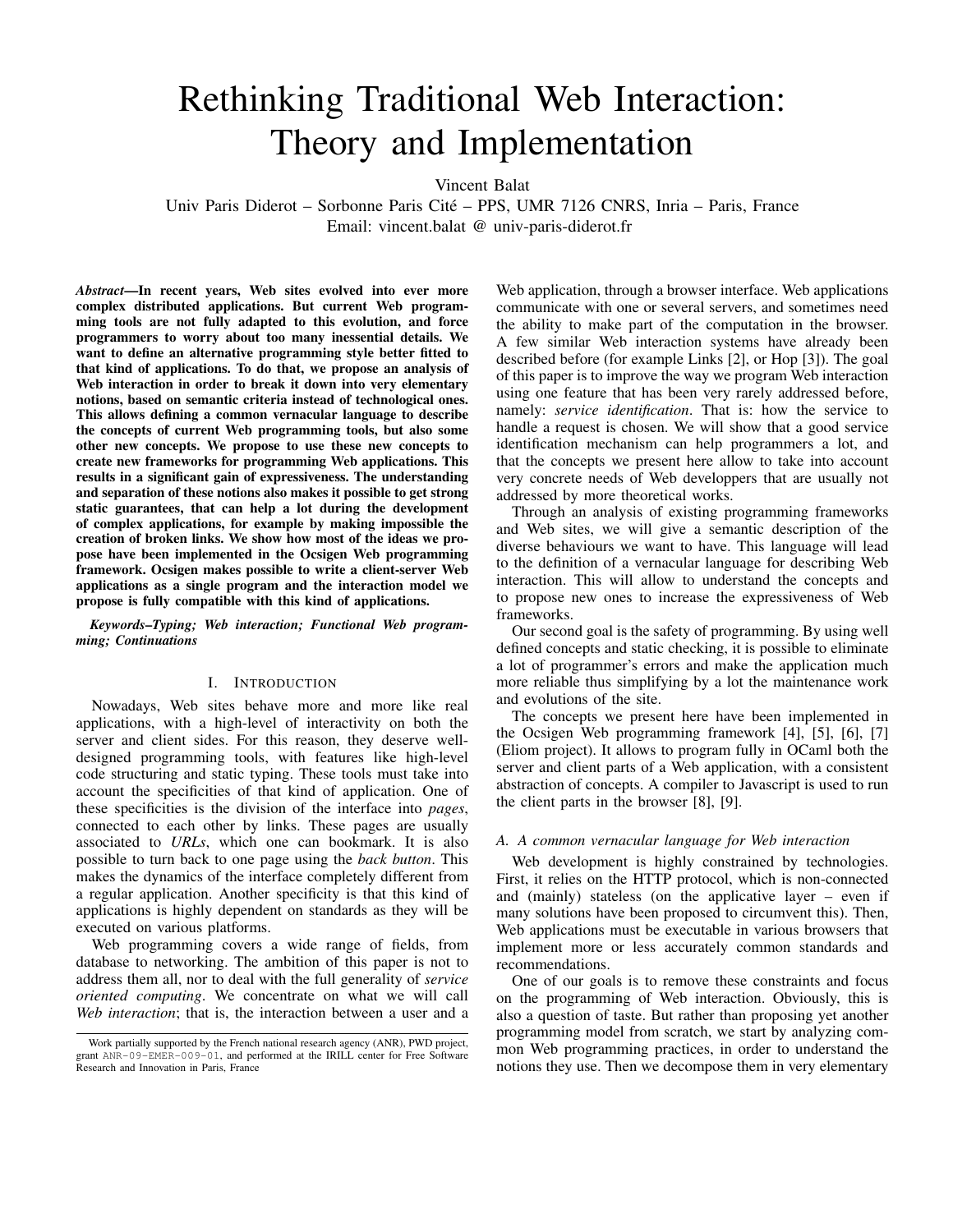notions that can be used to describe the features of Web programming tools, from PHP to JSP or Miscrosoft.NET Web Forms, etc. Some frameworks impose some artificial restrictions, like the shape of URLs. Ideally, we would like to give a generic language, flexible enough to describe all possible behaviours, without imposing any artificial restriction due to one technology.

We will then see how to implement this with current technology, when possible, and how it would be interesting to make technologies evolve.

We place ourselves at a semantic level rather than at a technical one. Moving away from technical details will allow to increase the *expressiveness* of Web programming frameworks. In the domain of programming languages, high-level concepts have been introduced over the years, for example genericity, inductive types, late binding, closures. They make easier the implementation of some complex behaviours. We want to do the same for the Web. For example the notion of *"sending a cookie"* benefits from being abstracted to a more semantic notion like *"opening a session"* (which is already often the case today). Also it is not really important for the programmer to know how URLs are formed. What matters is the service we want to speak about (and optionally the parameters we want to send it).

This abstraction from technology allows two things:

- First, it increases the expressiveness of the language by introducing specific concepts closer to the behaviours we want to describe (and irrespective of the way they are implemented). From a practical point of view, this allows to implement complex behaviours in very few lines of code.
- Having well-designed dedicated concepts also allows to avoid wrong behaviours. We forbid unsafe technical possibilities either by making them inexpressible, or by static checking.

## *B. Improving the reliability of Web applications*

As Web sites are currently evolving very quickly into complex distributed applications, the use of strongly and statically typed programming languages for the Web becomes more and more helpful. Using scripting languages was acceptable when there was very little dynamic behaviour in Web pages, but current Web sites written with such languages are proving to be very difficult to evolve and maintain. Some frameworks are counterbalancing their weaknesses by doing a lot of automatic code generation (for example [10]). In the current state of knowledge, we are able to do much better, and Web programming must benefit from this.

*Static validation of pages:* One example where static typing revolutionizes Web programming concerns the validation of pages. Respecting W3C recommendations is the best way to ensure portability and accessibility of Web sites. The novelty is that there now exist typing systems sophisticated enough to statically ensure a page's validity [11], [12], [13]. Whereas the usual practice is to check the validity of pages once generated, such typing systems make it possible to be sure that the program that builds the XML data will always generate something valid, even in the most particular cases.

For example, even if a programmer has checked all the pages of his site in a validator, is he sure that the HTML table he creates dynamically will never be empty (which is forbidden)? What if for some reason there is no data? He must be very conscientious to think about all these cases. It is most likely that the evolutions of the program will break the validity of pages. In most cases, problems are discovered much later, by users.

In lots of cases, such errors will even make the generated output unusable, for example for XML data intended to be processed automatically. The best means to be sure that this situation will never happen is to use a typing system that will prevent one from putting the service on-line if there is the slightest risk for something wrong to be generated.

For people not accustomed to such strong typing systems, this may seem to impose too much of a constraint to programmers. Indeed, it increases a bit the initial implementation time (by forcing to take into account all cases). But it also saves such a huge amount of debugging time, that the use of such typing systems really deserves to be generalized. For now, these typing systems for XML are used in very few cases of Web services, and we are not aware of any major Web programming framework. Our experience shows that it is not difficult to use once one get used to the main rules of HTML grammar, if error messages are clear enough.

*Validity of Web interaction:* Static checking and abstraction of concepts can also benefit in many other ways to Web programming, and especially to Web interaction. Here are a few examples:

- In a link, do the types (and names) of parameters match the types expected by the service it points to?
- Does a form match the service it points to?
- Do we have broken links?

It is not so difficult to have these guarantees, even if almost no Web programming framework are doing so now. All what is needed is a programming language *expressive* enough (in the sense we explained above).

*Improving the ergonomics of Web sites:* Lots of Web developers are doing implementation errors resulting in reduced ease of use (wrong use of sessions or GET and POST parameters, etc.). Take as example a famous real estate Web site that allows to browse through the results of a search; but if someone sets a bookmark on one of the result pages, he never goes back to the same page, because the URL does not refer to the advertisement itself, but to the rank in the search. We will see that a good understanding of concepts can avoid such common errors.

#### *C. Overview of the paper*

Sections II and III are devoted to the definition of our vernacular language for describing the services provided by a Web application. Section II explains the advantage of using an abstract notion of service instead of old-fashioned pagebased programming and string URLs. Section III presents a new service identification and selection method. It shows how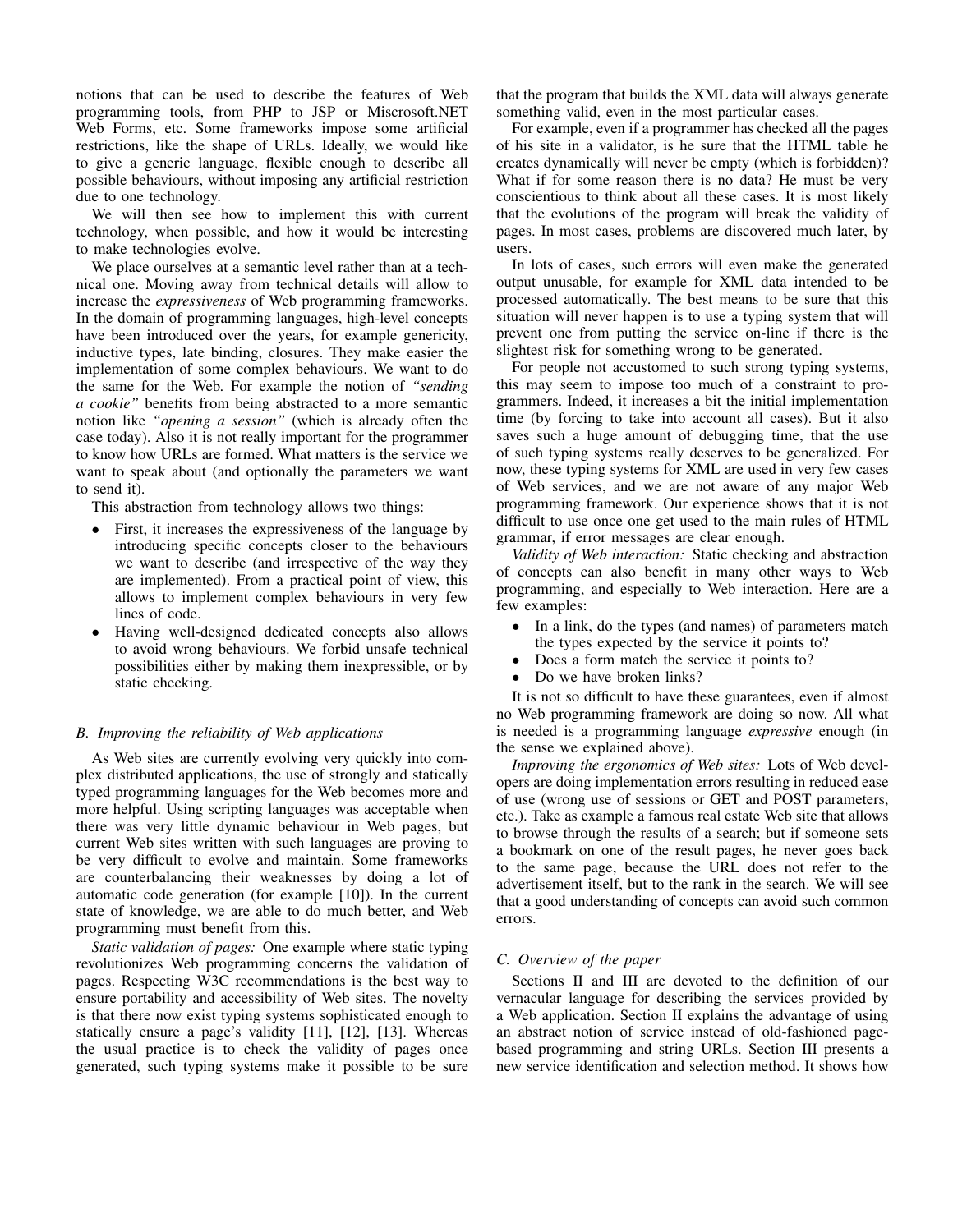powerful this notion of service can be made, by separating it into several kinds. This results in a very new programming style for Web interaction.

Section IV explains how to ensure correct use of these services using static typing. Then, Section V shows how these notions of services interact with sessions. Finally, some hints on the implementations of these concepts are given in Section VI.

## II. ABSTRACTING SERVICES

As explained above, our goal is to formalize Web interaction, that is, the behaviour of a Web application in reaction to the actions of the user. What happens when somebody clicks on a link or submits a form? A click often means that the user is requesting a new document: for example a new page that will replace the current one (or one part of it). But it can also cause some actions to take place on the server or the client. Let us enumerate the different kinds of reactions. A click (or a key strike) from the user may have the following main effects:

- 1) Modifying the application interface. That is, changing the page displayed by the browser (or one part of the page), or opening a new window or tab with a new page,
- 2) Changing the URL displayed by the browser (protocol, server name, path, parameters, etc.),
- 3) Doing some other action, like the modification of a state (for example changing some database values),
- 4) Sending hidden data (like form data, or files),

5) Getting some data to be saved on the user's hard disk. Two important things to notice are that each of these items is optional, and may either involve a distant server, or be processed locally (by the browser).

This decomposition is important, as a formalization of Web interaction should not omit any of these items in order not to restrict the freedom of the programmer. All these items are described semantically, not technically.

#### *A. The role of URLs*

The item "Changing the URL" above is a really significant one and is one key to understand the behaviour of Web applications. This section is devoted to the understanding of that notion. URLs are entry points to the Web site. Changing the URL semantically means: giving the possibility to the user to turn back to this point of interaction later, for example through bookmarks.

Note that, unlike many Web sites, a good practice is to keep the URL as readable as possible, because it is an information visible to users that may be typed manually.

*1) Forgetting technical details about URLs:* The syntax of URLs is described by the Internet standard STD 66 and RFC 3986 and is summarized (a bit simplified) here:

scheme://user:pwd@host:port/path?query#fragment

The path traditionally describes a file in the tree structure of a file system. But this view is too restrictive. Actually, the path describes the hierarchical part of the URL. This is a way to divide a Web site into several sections and subsections.

The query string syntax is commonly organized as a sequence of '*key*=*value*' pairs separated by a semicolon or an ampersand, e.g., key1=value1&key2=value2&key3=value3. This is the part of the URL that is not hierarchical.

To a first approximation, the path corresponds to the service to be executed, and the query to parameters for this service. But Web frameworks are sometimes taking a part of the path as parameters. On the contrary, part of the query, or even of the host, may be used to determine the service to call. This will be discussed later in more detail.

The *fragment* part of the URL only concerns the browser and is not sent to the server.

The item "Changing the URL" is then to be decomposed semantically into these sub-tasks:

- 1) Changing the protocol to use,
- 2) Changing the server (and port) to which the request must be made,
- 3) Choosing a hierarchical position (path) in the Web site structure, and specifying non hierarchical information (query) about the page,
- 4) And optionally: telling who the user is (credentials) and the fragment of the page he wants to display.

*2) URL change and service calls:* There are two methods to send form data using a browser: either in the URL (GET method) or in the body of the HTTP request (POST method). Even if they are technical variants of the same concept (a function call), their semantics are very different with respect to Web interaction. Having parameters in the URL allows to turn back to the same document later, whereas putting them in the request allows to send one-shot data to a service (for example because they will cause an action to occur).

We propose to focus on this semantical difference rather than on the way it is implemented. Instead of speaking about POST or GET parameters, we prefer the orthogonal notions of *service calls* and *URL change*. It is particularly important to forget the technical details if we want to keep the symmetry between server and client side services. Calling a local (javascript for example) function is similar to sending POST data to a server, if it does not explicitly change the URL displayed by the browser.

Semantically speaking, in modern Web programming tools, changing the URL has no relation with *calling a service*. It is possible to call a service without changing the URL (because it is a local service, or because the call uses POST parameters). On the contrary, changing the URL may be done without calling a service. There is only one reason to change the URL: give the user a new entry point to the Web site, to which he can come back when he wants to ask the same service once again, for example by saving it in a bookmark.

To keep the full generality that is necessary for programming, it is important to understand that the notions of URL change and service call are completely disconnected. It is possible to change the URL by a call to a javascript DOM function, without calling a service. This changes the entry point of the Web site (just the page one will turn back to if a bookmark is registered). On the contrary, it is possible to all a service without changing the URL, either a distant service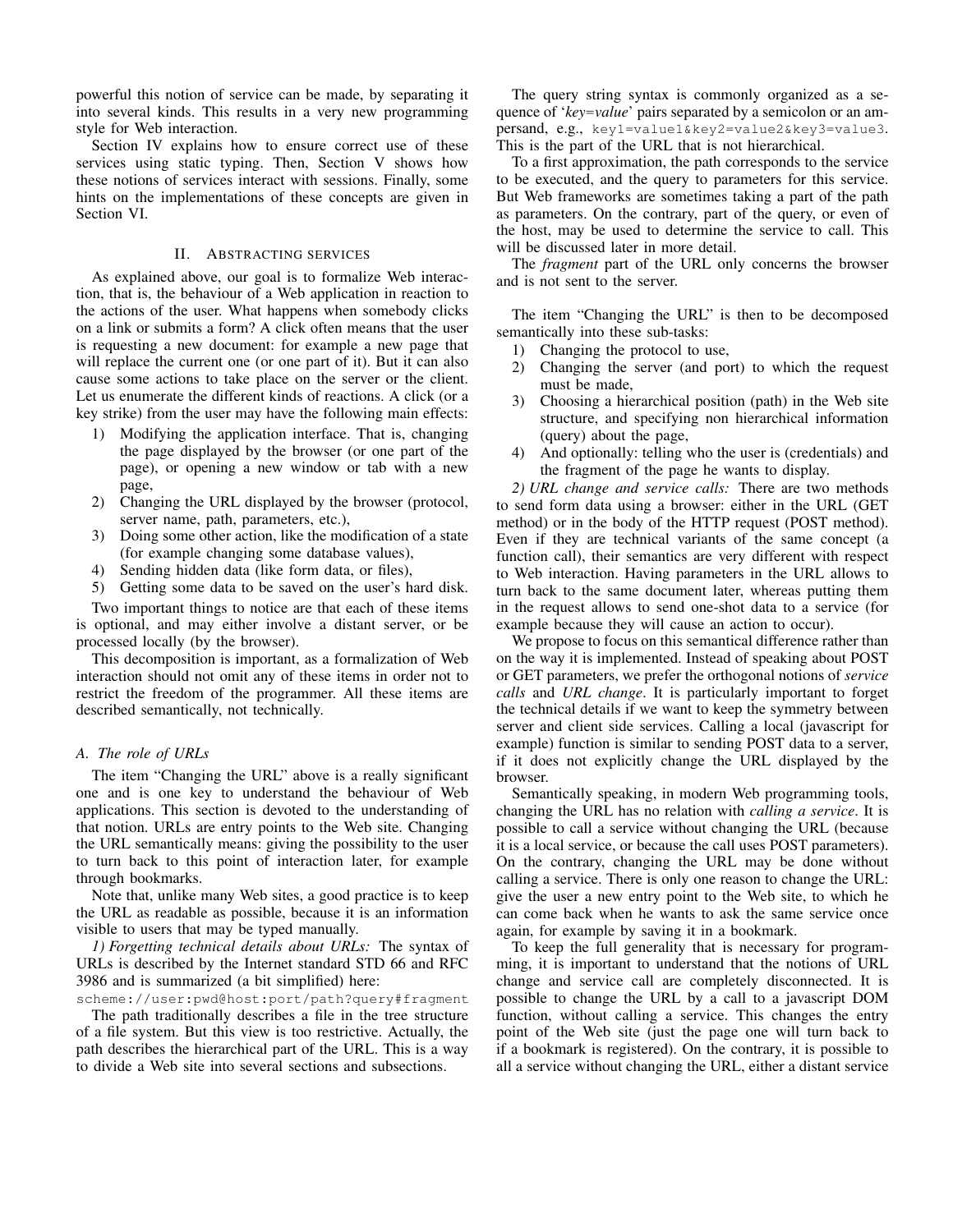through POST parameters, or a local service through a local function call.

## *B. Services as first class values*

The main principle on which is based our work is:

#### 1) *consider services as first class values,*

exactly as functional languages consider functions as first class values. That is: we want to manipulate services as abstract data (that can for example be given as parameter to a function). This has several advantages, among which:

- The programmer does not need to build the syntax of URLs himself. He can rely on some function that will create the syntax of the URL (if it is a distant call) or the function call if it is a client side call. Thus, it is really easy to switch between a local service and a distant one.
- All the information about the service is taken automatically from the data structure representing the service, including the path to which the service is attached and parameter names. This has a very great consequence: if the programmer changes the URL of a service, even the name of one of its parameters, he does not need to change any link or form towards this service, as they are all built automatically. This means that links will never be broken, and parameter names will always be correct (at least for internal services, i.e., services belonging to the Web site, and modulo to some restrictions in current implementation, as we will see later).

Some recent frameworks already have an abstraction of the notion of service. We will show how to take the full benefit of it. Our notion of service must be powerful enough to take into account all the possibilities described above, but without relying on their technical implementation.

A service is some function taking parameters and returning some data, with possibly some side effects (remote function calls). The server is a provider of *services*. Client side function calls can also be seen as calls to certain services. The place where services take place is not so significant. This allows to consider a Web site with two versions of some services, one on server side, the other on client side, depending on the availability of some resources (network connection, or browser plug-ins for example).

The model we strongly advocate for building Web applications is a compiled language with static type checking and dynamic generation of URLs from abstract services. The language must provide some way to define these services, either using a specific keyword or just through a function call.

Once we have this notion, we can completely forget the old "page-based" view of the Web where one URL was supposed to be associated to one file on the hard disk. Thus, it is possible to gain a lot of freedom in the organization and modularity of the code, and also, as we will see later, in the way services are associated to URLs. One of the goals of next section is precisely to discuss service identification and selection, that is, how services are chosen by the server from the hierarchical and non-hierarchical parts of the URL, and hidden parameters.

## III. A TAXONOMY OF SERVICES

#### *A. Values returned by services*

A first classification of services may be made according to the results they send. In almost all Web programming tools, services send HTML data, written as a string of characters. But as we have seen before, it is much more interesting to build the output as a tree to enable static type checking. To keep full generality, we will consider that a service constructs a result of any type, that is then sent, possibly after some kind of serialization, to the browser which requested it. It is important to give to the programmer the choice of the kind of service he wants.

A reflection on return types of services will provide once again a gain of expressiveness. Besides plain text or typed HTML trees, a service may create for example a redirection. One can also consider using a service to send a file. It is also important to give the possibility to services to choose themselves what they want to send. For example, some service may send a file if it exists, or an HTML page with an error message on the other case. The document is sent together with its *content type*, telling the browser how to display it (it is a dynamic type). But in other cases, for example when a service implements a function to be called from the client side part of the program, one probably want the type of the result to be known statically.

We also introduce a new kind of output called *actions*. Basically sending an action means "no output at all". But the service may perform some action as side effect, like modifying a database, or connecting a user (opening a new session). From a technical point of view, actions implemented server side are usually sending a 204 (No content) HTTP status code. Client side actions are just procedures. We will see some examples of use of actions and how to refine the concept in Section III-D2.

# *B. Dynamic services, or continuation-based Web programming*

*1) Dynamic services:* Modern Web frameworks propose various solutions to get rid of the lack of flexibility induced by a one-to-one mapping between one URL and one service. But very few take the full benefit of this, as most of them do not allow to dynamically create new services.

For example, if we want to add a feature to a Web site, or even if we occasionally want to create a service depending on previous interaction with one user. For example, if one user wants to book a plane ticket, the system will look in a database for available planes and dynamically create the services corresponding to booking each of them. Then it displays the list of tickets, with, on each of them, a link towards one of these dynamic services. Thus, we will be sure that the user will book the ticket he expects, even if he duplicates his browser window or uses the back button. This behaviour is really simple to implement with dynamic services and rather tricky with traditional Web programming. Witness the huge number of Web sites which do not implement this correctly.

If we want to implement such behaviour without dynamic services, we will need to save somewhere all the data the service depends on. One possibility is to put all this data in the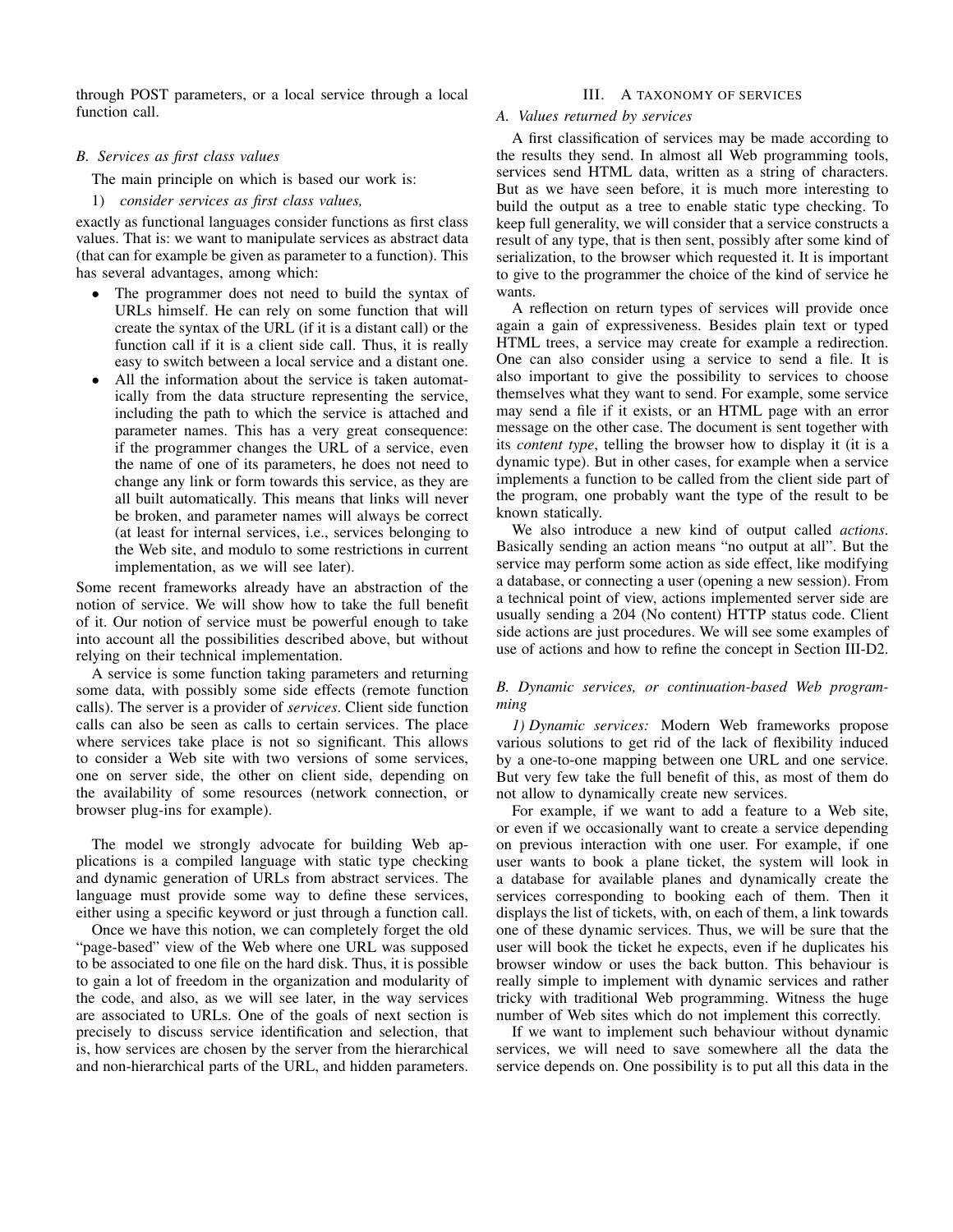link, as parameters, or in hidden form data. Another possibility, for example if the amount of data is prohibitive, is to save it on the server (for example in a database table) and send only the key in the link.

With dynamic service creation, all this contextual data is recorded automatically in the *environment* of the closure implementing the service. This closure is created dynamically according to some dynamic data (recording the past of the interaction with the user). It requires a functional language to be implemented easily.

*2) Continuations:* This feature is equivalent to what is known as *continuation-based Web programming*. This technique was first described independently by Christian Queinnec [14], [15], [16], John Hughes [17] and Paul Graham [18].

There are basically two ways to implement dynamic services. The first (described as continuation-based Web programming) consists of viewing the sending of a Web page by the server as a function call, (a question asked of the user) that will return for example the values of a form or a link pressed. The problem is that we never know in advance to which question the user is answering (because he may have pressed the back button of his browser or he may have duplicated the page). Christian Queinnec solves this problem by using the Scheme control operator call/cc that allows to name the current point of execution of the program (called *continuation*) and to go back to this continuation when needed.

The second solution is the one we propose. It is symmetric to the first one, as it consists in viewing a click on a link or a form as a remote function call. Each link or form of the page corresponds to a continuation, and the user chooses the continuation he wants by clicking on the page. This corresponds to a *Continuation Passing programming Style* (CPS), and has the advantage that it no longer needs control operators (no saving of the stack is required). Strangely, this style of programming, usually considered unnatural, is closer to what we are used to doing in traditional Web programming.

The use of dynamic services is a huge step in the understanding of Web interaction, and an huge gain of expressiveness. Until now, very few tools have used these ideas. None of the most widely used Web programming frameworks implement them, but they are used for example in Seaside [19], PLT Scheme [20], Hop [3], Links [2], and obviously Ocsigen.

*3) Implementation of dynamic services:* The implementation of dynamic services (in CPS) is usually done by registering closures in a table on the server. It associates to an automatically generated key a function and its environment, which contains all the data needed by the service. The cost (in terms of memory or disk space consumption) is about the same as with usual Web programming: no copy of the stack, one instance of the data, plus one pointer to the code of the function.

An alternative approach [2], [21], [22] is to serialize the

closures and send them to the client. Either we serialize the environment and a pointer to the function, or even the environment and the full code of the function. This has the advantage that no space is required on the server to save the closures. But serializing functions is not easy and this solution may require sending large amounts of data to the client, with potentially several copies of some state information. Obviously, security issues must be considered, as the server is executing code sent by the client.

# *C. Finding the right service*

The very few experimental frameworks which are proposing some kind of dynamic services impose usually too much rigidity in the way they handle URLs. This section is devoted to showing how it is possible to define a notion of service identification that keeps all the possibilities described in Section II.

The important thing to take care of is: how to do the association between a request and a service? For example if the service is associated to an URL, where, in this URL, is the service to be called encoded?

To make this as powerful as possible, we propose to delegate to the server the task of decoding and verifying parameters, which is traditionally done by the service itself. This has the obvious advantage of reducing a lot the work of the service programmer. Another benefit is that the choice of the service to be called can depend on parameters.

Let us first speak about distant (server side) bookmarkable services, i.e., services called by sending a GET request to a server. We will speak later about client side services, and hidden services.

*1) Hierarchical services:* One obvious way to associate a service to an URL is by looking at the path (or one part of it). We will call these services *hierarchical services*. These kinds of services are usually the main entry points of a Web site. They may take parameters, in the *query* part of the URL, or in the path. One way to distinguish between several hierarchical services registered on the same path is to look at parameters. For example the first registered service whose expected parameters exactly match the URL will answer.

*2) Coservices:* Most of the time one probably wants dynamic services to share their path with a hierarchical service, at least those which last for only a short time (result of a search for example). Also one may want two services to share the same hierarchical position on the Web site.

We will call *coservices* services that are not directly associated to a path, but to a special parameter. This is one of the main original features of our service identification mechanism and this has a huge impact on expressiveness, as we will see on example in Section III-D2. From a semantic point of view, the difference is that hierarchical services are the entry points of the site. They must last forever, whereas coservices may have a timeout, and one probably want to use the associated main service as fallback when the coservice has expired.

We will distinguish between *named coservices* and *anonymous coservices*, the difference being the value of the special parameter. Named coservices have a fixed parameter value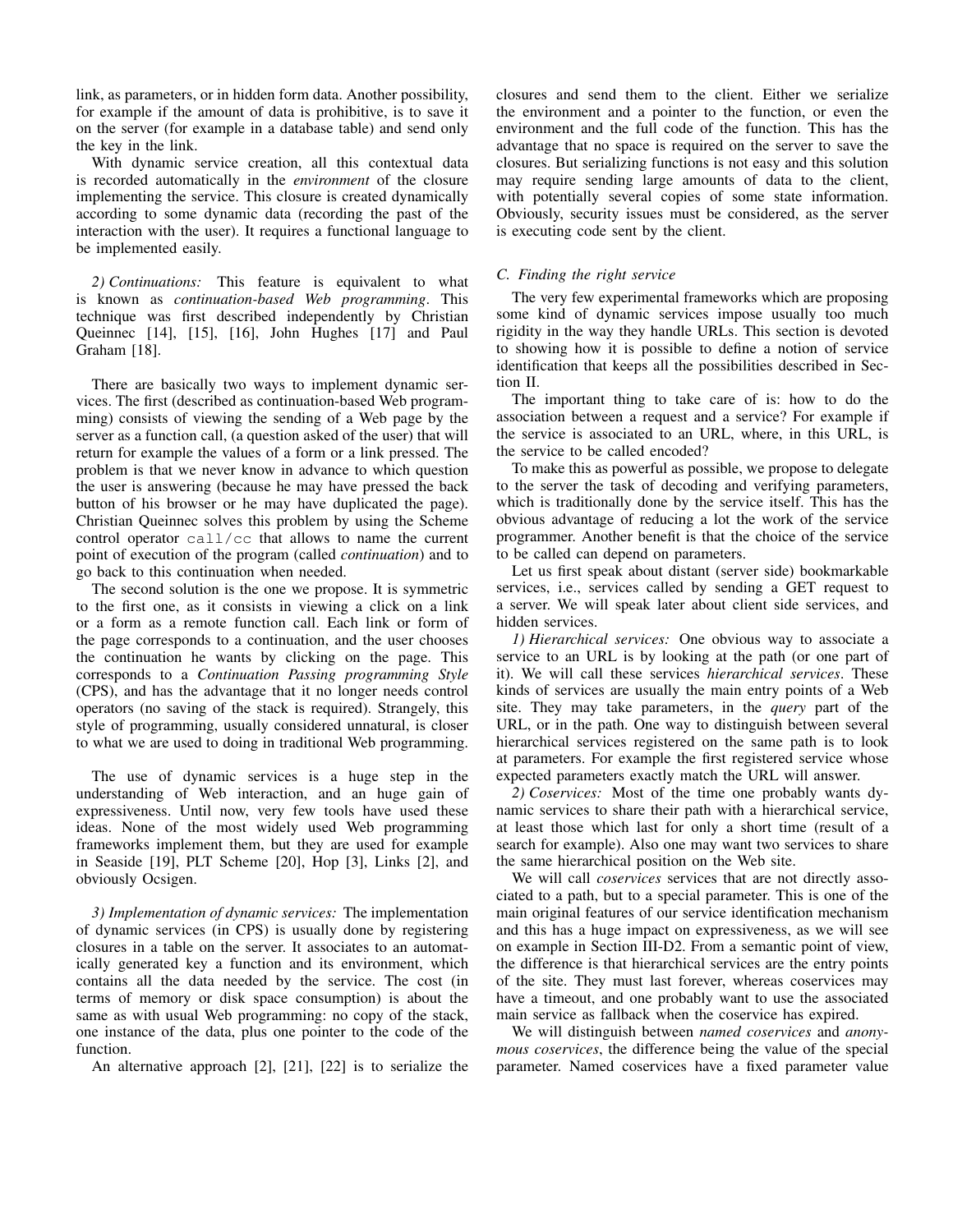(the name of the coservice), whereas this value is generated automatically for anonymous coservice.

Like all other services, coservices may take parameters, that will be added to the URL. There must be a way to distinguish between parameters for this coservice and parameters of the original service. This can be done by adding automatically a prefix to coservice parameters.

*3) Attached and non-attached coservices:* We will also distinguish between coservices *attached* to a path and *nonattached* coservices. The key for finding an attached coservice is the path completed by a special parameter, whereas nonattached coservices are associated to a parameter, whatever the path in the URL. This feature is not so common and we will see in Section III-D2 how powerful it is.

*4) Distant hidden services:* A distant service is said to be *hidden* when it depends on POST data sent by the browser. If the user comes back later, for example after having made a bookmark, it will not answer again, but another service, not hidden, will take charge of the request. We will speak about *bookmarkable* services, for services that are not hidden.

Hidden services may induce an URL change. Actually, we can make exactly the same distinction as for bookmarkable services: there are hierarchical hidden services (attached to a path), hidden attached coservices (attached to a path, and a special POST parameter), and hidden non-attached coservices (called by a special POST parameter).

It is important to allow the creation of hidden hierarchical services or coservices only if there is a bookmarkable (co)service registered at the same path. This service will act as a fallback when the user comes back to the URL without POST parameters. This is done by specifying the fallback instead of the path when creating a hidden service. It is a good idea to do the same for bookmarkable coservices.

Registering a hidden service on top of a bookmarkable service with parameters allows to have both GET and POST parameters for the same service. But bear in mind that their roles are very different.

*5) Client side services:* Client side service calls have the same status as hidden service calls. In a framework that allows to program both the server and client sides using the same language, we would like to see local function calls as nonattached (hidden) coservices. Hierarchical hidden services and (hidden) attached coservices correspond to local functions that would change the URL, without making any request to the server.

*6) Non-localized parameters:* One additional notion that is interesting in concrete cases is to enable parameters that are not related to any service at all. The server does not take into account their presence to choose the service, and services do not have to declare them, but can access them if they want. This avoids declaring the same optional parameters for each service when you want the whole Web site to be parametrized by the same optional parameters (for example the language the user prefers to display the pages).

## *D. Taxonomy of services*

*1) Summary of service kinds:* Figure 1 summarizes the full taxonomy of services we propose. This set is obviously *complete* with respect to technical possibilities (as traditional services are part of the table). It is powerful enough for describing in very few lines of code lots of features we want for Web sites, and does not induce any limitations with respect to the needs of Web developers. Current Web programming frameworks usually implement a small subset of these possibilities. For example "page-based" Web programming (like PHP or CGI scripts) does not allow for non-attached coservices at all. Even among "non-page-based" tools, very few allow for dynamic (anonymous) coservice creation. To our knowledge, none (but Ocsigen) is implementing actions on non-attached services as primary notions (even if all the notions can obviously be simulated).

*2) Example cases:* We have already seen some examples of dynamic service creation: if a user creates a blog in a subdirectory of his or her personal site, one possibility is to add dynamically a hierarchical service to the right path (and it must be recreated every time the serser is relaunched). If we want to display the result of a search, for example plane ticket booking, we will create dynamically a new anonymous coservice (hidden or not), probably with a timeout. Without dynamic services, we would need to save manually the search keyword or the result list in a table.

Coservices are not always dynamic. Suppose we want a link towards the main page of the site, that will close the session. We will use a named hidden attached coservice (named, so that the coservice key is always the same).

We will now give an example where non-attached hidden coservices allow to reduce significantly the number of lines of code. Consider a site with several pages. Each page has a connected version and a non-connected version, and we want a connection box on each non-connected page. But we do not want the connection box to change the URL. We just want to log in and stay on the same URL, in connected version. Without non-attached services (and thus with almost all Web programming tools), we need to create a version with POST parameters of each of our hierarchical services to take into account the fact that each URL may be called with user credentials as POST parameters.

Using our set of services, we just need to define only one non-attached (hidden) coservice for the connection. At first sight, that service only performs an action (as defined in Section III-A): saving user information in a session table. But we probably want to return a new page (connected version of the same page). This can be done easily by returning a redirection to the same URL. Another solution if we do not want to pay the cost of a redirection, is to define a new kind of output: *"action with redisplay"* that will perform the action, then make an internal (server side) request as if the browser had done the redirection. The solution with redirection has one advantage: the browser would not try to resend POST data if the user reloads the page.

Now say for example that we want to implement a wiki, where each editable box may occur on several pages. Clicking on the *edit* button goes to a page with an edit form, and submitting the form must turn back to the original page. One dirty solution would be to send the original URL as hidden parameter in the edit link. But there is now a simpler solution: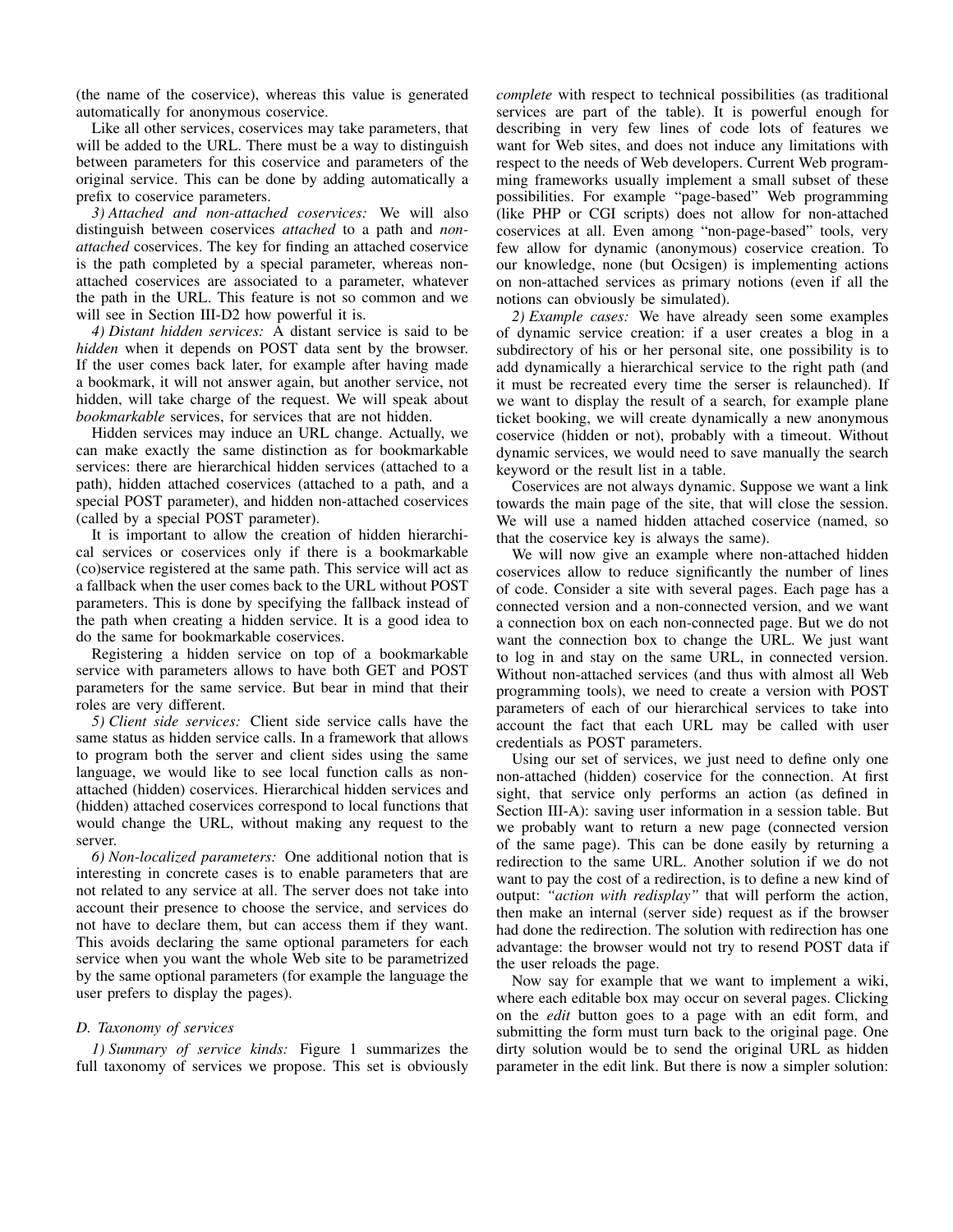

Figure 1: Full taxonomy of services.

just do not change the path. The edit form is just a page registered on a non-attached service.

Our reflexion on services, also allows to express clearly a solution to the real estate site described in Section I-B. Use (for example) one bookmarkable hierarchical service for displaying one piece of advertisement, with additional (hidden or not) parameters to recall the information about the search.

*3) Expressiveness:* The understanding of these notions and their division into very elementary ones induces a significant gain in expressiveness. This is particularly true for actions with redisplay. They are very particular service return values and seem to be closely related to non-attached coservices at first sight. But the separation of these two concepts introduces a new symmetry to the table, with new cells corresponding to very useful possibilities (see the example of the wiki above). It is noteworthy that all cells introduced in this table have shown to be useful in concrete cases.

*4) Priority rules:* One may wonder what succeeds when one gets apparently conflicting information from the request, for example both a hidden coservice name and a URL coservice name. In most cases, the solution is obvious. First, hidden services always have priority over URL services.

Secondly, as non-attached coservices parameters are added to the URL, there may be both attached and non-attached coservice parameters in the URL. In that case, the nonattached service must be applied (because its parameters have necessarily been added later).

The last ambiguous case is when we want to use a hidden non-attached coservice when we already have non-attached parameters in the URL. We may want to keep them or not. The programmer must choose the behaviour he wants himself when defining the service.

## IV. TYPING WEB INTERACTION

#### *A. Typing service parameters*

Another advantage to our way of building Web sites is that it becomes possible to perform more static checking on the site and thus avoid lots of mistakes. We have already seen that some very strong guarantees (no broken links) are ensured just by the abstraction of the notion of services and links. But static types can help us to make things even safer.

When defining a service, it is easy to add type information to each parameter. This has three advantages:

- The server will be able to dynamically convert the data it receives into the type expected by the service (and also check that the data corresponds to what is expected, which saves a lot of time while writing the service).
- It is possible to check statically the types of parameters given to the links we create towards the services.
- It is also possible to do some static verification of forms (see next section).

It should also be possible to use type inference to avoid declaring manually the types of parameters.

On first sight, the type system for services parameters seems rather poor. But declaring basic types like string, int and float is not enough. We need more complex types. Just think about variable length forms, for example a page displaying a list of people with just a checkbox for each of them. The implementation of this is a tedious work with traditional Web programming tools, because you need to give different names to each parameter (for example by using numbers) to be able to find back on server side the person associated to the checkbox. Obviously, you do not want to worry about such details when programming a Web application. Your service just wants to get an association table from a name to a boolean value, however they are encoded in parameters.

Another example is when you want to send an (unordered) set of values to a service, or optional values.

Unfortunately, most of this is sometimes difficult to implement, due to the way parameters are encoded in the URL, and the way browsers send them. One example of this is the way browsers handle unchecked boxes: they send no parameter at all, instead of sending a *false* value. Thus, there is no way to distinguish between an unchecked box and no parameter at all.

Sets of base types data may be implemented using the same parameter name for each member of the set. But an implementation of sets of more complex data requires more thinking.

In conclusion, the types of parameters for Web pages is highly constrained by current technology.

In the case your Web program has a client side, and you are using the same language for both sides, a solution is to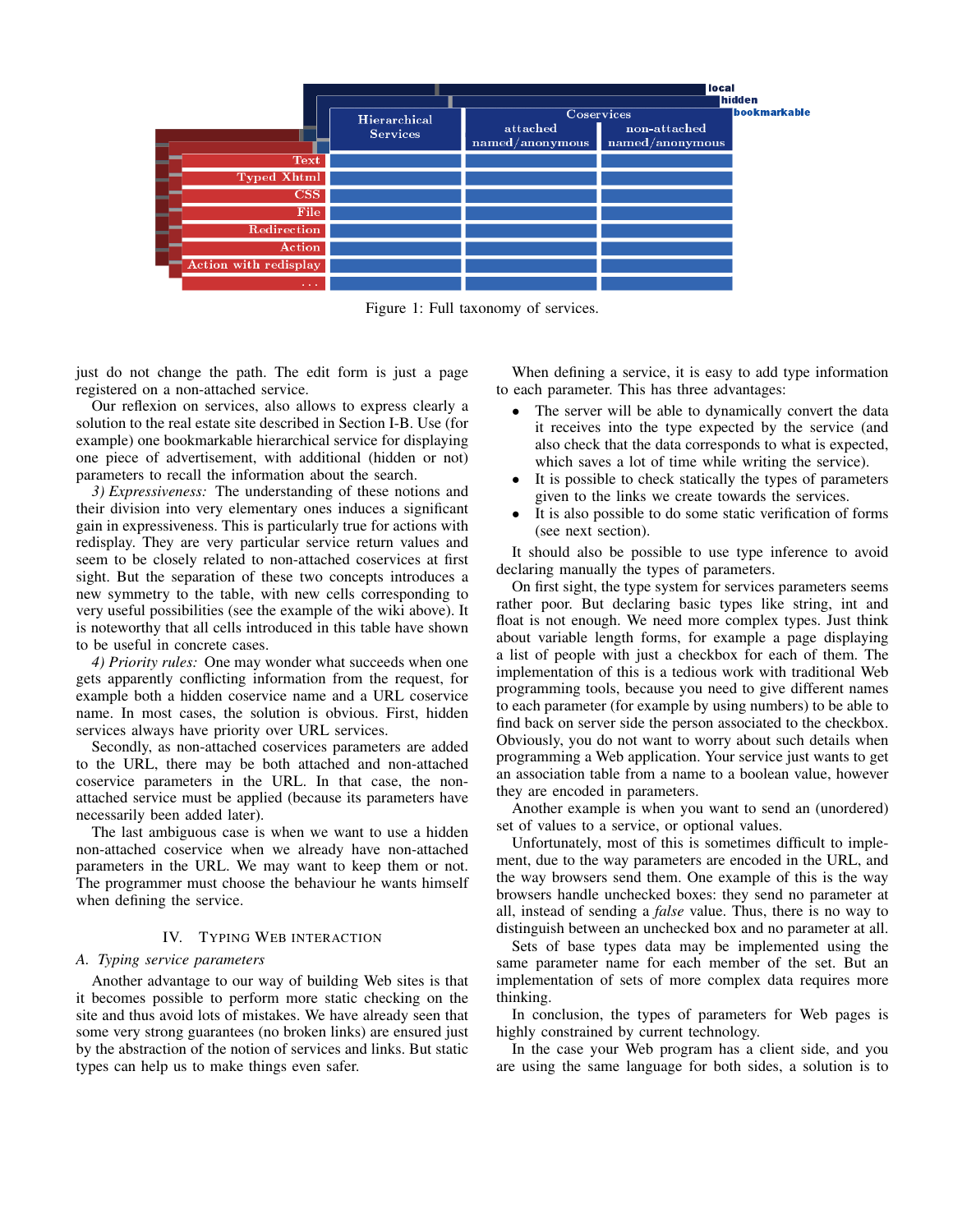send directly your language values, after serialisation. This is acceptable and very powerful in the case of hidden (POST) services but will result in unreadable URLs for bookmarkable services.

# *B. Forms*

To be correct relative to the service it leads to, a form must respect these conditions:

- The names of the fields of the form must correspond to the names expected by the service,
- The types of the fields must correspond to the types expected by the service,
- All required fields must be present, and the right number of times.

The first item may be solved by taking the parameter names from the data representing the service in memory. The static verification of the adequacy of types may be done by putting type information in the type of names (instead of using just the *string* type, we use an abstract type with phantom type information [23] on the type of the parameter). The third condition is more difficult to encode in types.

One idea interesting for some particular cases of services is to create dynamically the service that will answer to the form from the form itself (as for example in Seaside, Links [24] or PLT Scheme).

## V. ABSTRACTING SESSIONS

Sessions are a way to maintain a state during several interactions with one user. The abstraction of sessions is something more common in usual Web programming tools than the abstraction of services. It is now standard to have a way to save some data for one user and recover it each time the user comes back.

## *A. Technical remainder*

From a technical point of view, sessions are not so easy to implement due to the fact that the HTTP protocol is stateless on the applicative layer (once a request is fulfilled, the connexion is usually closed). There are several ways to get around this limitation.

One possibility is to send all the data to the user. But this does not have exactly the semantics we expect for sessions. Indeed, several browser tabs opened on the same site will have different versions of the state, which is not what we want. The nature of a state being to be unique, it is supposed to be kept in one place, and the only simple solution is to keep it server side. Therefore, there must be one way to identify the user to get back her data.

This is done by asking the browser to send one session identifier at each request. Two techniques are used for that: either you put the session identifier in each link and form of the site, or you ask the browser to send it at each request using cookies. But only the second solution has exactly the semantics we expect for sessions. Using the first solution leads to incompatibilities between tabs (for example if you log in from one tab and return to another tab opened on the same site).

# *B. Session data and session services*

Opening a session on server side may be done transparently when the Web site decides to register some data for one user. A session identifier is then generated automatically and a cookie is set, and sent back by the browser in the header of each request for the site.

This is a common feature in current Web programming tools. But we propose to add the ability to dynamically register coservices or services in a session table, that is, for one user. One obvious reason for this is to allow the use of certain anonymous coservices only for the user who requested them. You probably do not want to give access to these kind of coservices to everybody, especially because they may contain private data in the closure.

We also propose to allow to re-register some existing services in a session table. When the server is receiving a request, it first looks in the session table to see if there is a private version of the service, and if not, looks in the public table. Using this feature, it is possible to save all the session data in the closure of services. From a theoretical point of view, this makes session data tables useless. Basically, when a user logs in you just need to register in the session service table a new version of each service, specialized for this user.

For the sake of flexibility, it is a good idea to allow both session data and session services.

Thus, there is now a new possibility for creating each of our service kinds: registering them in the session table. This corresponds to a fourth dimension in the table of Figure 1.

## *C. Session duration*

When implementing such kinds of session, one must be very careful about the duration of sessions and timeout for services. If you want your sessions to survive a restarting of the server, you need a way to serialize data (for session data) and closures (for session services).

## *D. Session names and session groups*

To make the session system more powerful, we may want to add two more notions, namely *session names* and *session groups*.

Naming sessions allows to use several sessions in the same site. Think for example about one site that allows some features for non connected users, which requires some private coservices to be created. If the user logs in, this opens a new session, but must not close the previous one. To avoid that, we use another session by specifying another session name.

Technically speaking, session naming can be implemented by recording the name of the session in the cookie name.

The idea of session groups is complementary to that of the session name. While session naming allows for a single session to have multiple buckets of data associated with it, session grouping allows multiple sessions to be referenced together. For most uses, the session group is the user name. It allows to implement features like "close all sessions" for one user (even those opened on other browsers), or to limit the number of sessions one user may open at the same time (for security reasons).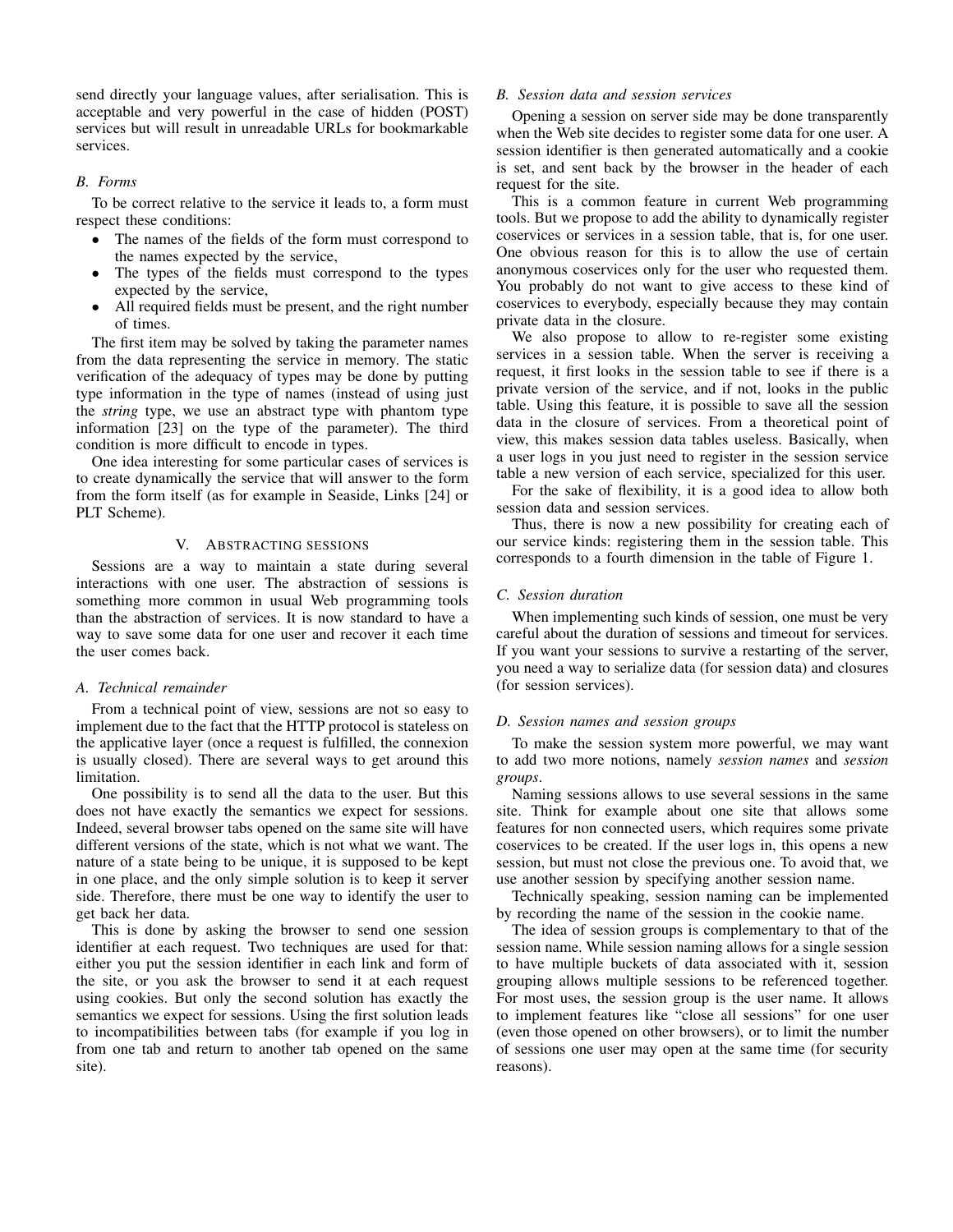As we have session data end session services, it is possible to create notions of group data and group services.

# *E. Session scopes*

In Ocsigen, session data are saved in some kind of (persistent) references whose value depends on the browser that is perfomring the request. This makes very easy to access the data in a way that is very well integrated in language features.

It is possible to make the concept even more powerful by making possible to choose the *scope* of these references:

- Session The default scope is *session* and correspond to the usual use of sessions, implemented with regular browser cookies. The data recorded in references with session scope are specific to a browser.
- Session group If you create a reference with scope *session group*, the value will be available from all browser sharing the same session group. For example, you can implement a shoping basket just by setting this kind of reference. It will be shared by all your sessions.
- Client process Ocsigen makes possible to write both sides of a Web application (server and browser) as a single program. Client side parts are extracted and compiled into Javascript. Among many other things, this makes possible to create server side references with scope *client process*. These reference values are specific to one tab of the browser. Think for example of several instances of the same game running in several tabs. We are also using this to record the communication channels that are specific to one tab. To implement that, we added a cookie mechanism, very similar to the usual one, but at the level of a client process.
- Site References with scope *site* have the same value for everyone. They have the same semantics of regular references, but may be persistent across server restarts.
- Request References with scope *request* are a simple way to store some data for a single request (that is, for one thread of the server).

# VI. IMPLEMENTATION

To implement the features presented above, we had two possible solutions: either we created our own language, which would have given us the full freedom in implementation. Or we needed to choose a language expressive enough to encode most of the features presented here.

We chose the second solution, for two reasons:

We think that Web programming is not a task for a domain specific language. We need the full power of a general purpose language, because we do not want only to speak about Web interaction and typing of pages, but also for example about database interaction. We also want code structuring and separation, and we need

programming environments and libraries. The cost of creating our own new language would have been much too high.

We knew one language, namely OCaml that has almost all features we want to implement the concepts of this paper, most notably a powerful typing system able to encode most of the properties we wanted to check statically. Moreover, this language now has a strong basis of users, in academia and industry, and a large set of libraries.

We made this choice with the goal in mind to write not only a research prototype but a full framework usable for real applications. We benefited greatly from the free software development model, which enabled us to have a powerful framework very quickly, thanks to the growing community of users.

Our implementation takes the form of a module for the *Ocsigen* [4] Web server, called *Eliom* [25]. More implementation details may be found in [26] (but for an old version of Eliom that was using a more basic model of services).

# *A. Static type checking of pages*

As the return value of services is completely independent of services, it is important to make the creation of new kinds of output types easy. This is realized through the use of OCaml's module language, which allows parametrized modules (called functors). To create a new output module, you apply a functor that will create the registration functions for your output type.

Eliom does not impose one way to write the output, but proposes several predefined modules. One allows text output, as in usual Web programming, if you do not want any typechecking of pages.

Another one is using an extension of OCaml, called OCamlduce [11], that adds XML types. This is really powerful, as the typing is very strict, and corresponds exactly to what you need to take into account all features of DTDs. It also has the advantage of allowing to easily create new output modules for other XML types, just from a DTD. Furthermore, it allows to parse and transform easily incoming XML data. The drawback is that is not part of the standard OCaml compiler.

As an alternative, we are using a second typing method based on OCaml's *polymorphic variants* (see [27]) used as *phantom types* [23].

This technique is not new as we use an implementation due to Thorsten Ohl, which is also distributed as a distinct library. We are aware of another very similar implementation used by Alain Frisch for the Bedouin project [28]. It is less strict than OCamlduce for the validation of pages, as it only checks the correct nesting of XML tags (for example it is not possible to put a  $\langle \text{div} \rangle$  tag inside a  $\langle \text{em} \rangle$  tag). There also a way to check the presence of mandatory tags.

See [26] for more information about that technique. Both typing techniques have shown to be very helpful, and relieves the programmer from thinking about validation of her pages.

# *B. Defining services*

*1) Creation and registration of services:* Creating a new service means two things: first filling a data structure with all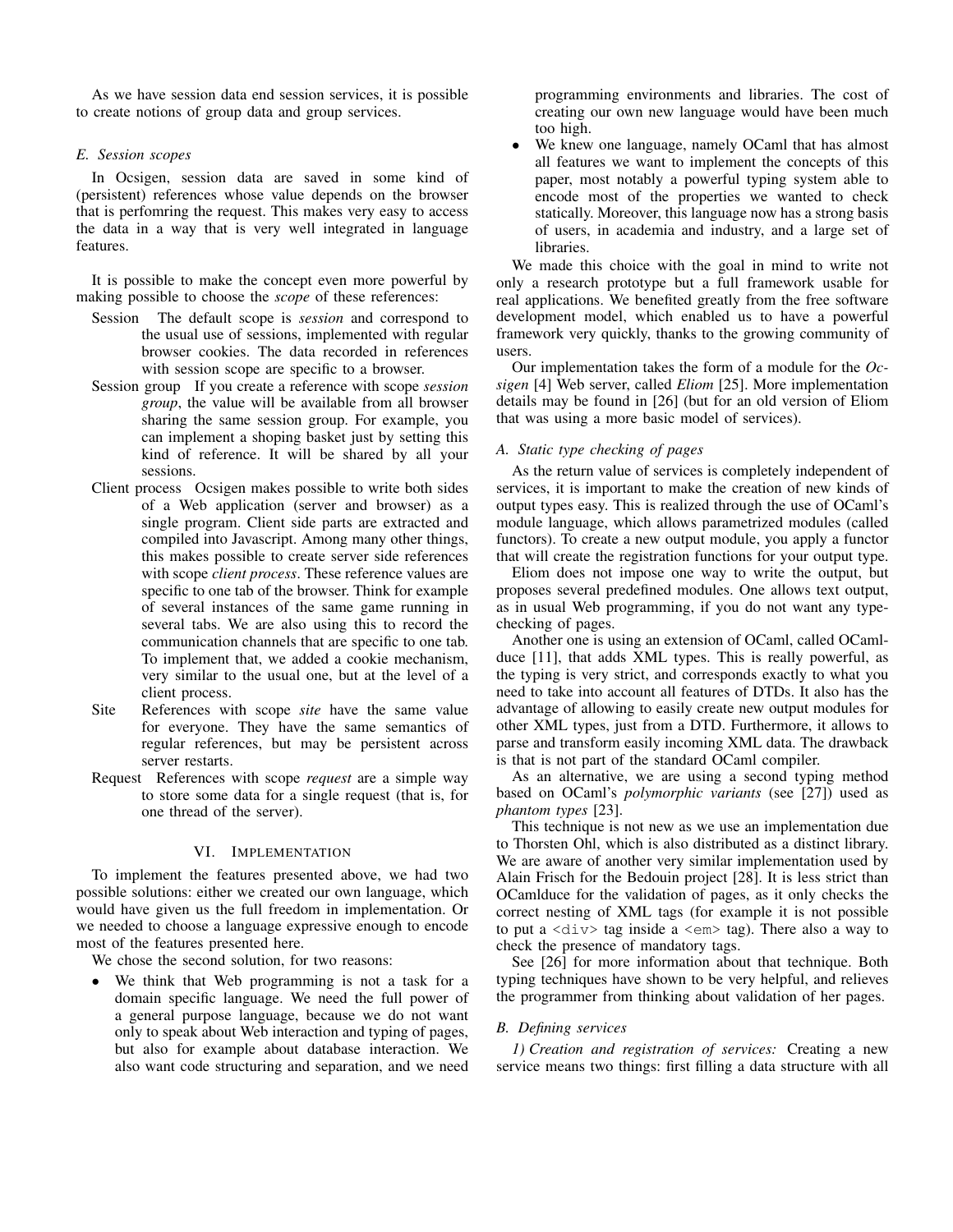the information about the service (that will be used to create forms and links towards this service), and registering in a table the "handling" function implementing the service.

In Eliom, these two operations have been disconnected. You first create the service, then register a function on it. This may be considered dangerous, as some services may be created and not registered, which can lead to broken links. We were forced to do so because services are usually highly mutually recursive (every page may contain links towards any other one), and it is not easy in OCaml to have mutually recursive data in several different modules.

The solution that is currently implemented consists in a dynamic check of the registration of services, when the server starts. This solves the problem for static services, but not for dynamic ones.

A solution we consider is to use a syntax extension to the language to put back together creation and registration. But the concrete realization of that idea is not straightforward.

*2) Types of parameters:* One important thing to check statically when registering a function on a service is that the type of this function corresponds to the type expected by the service. This makes the type of the registration function dependent on the value of one of its parameters (the service). This requires very sophisticated type systems. As explained in [26], it can be done either using *functional unparsing* [29] or using *generalized algebraic data types* [30], [31].

Ideally, one would expect to declare page parameters only once when defining both the service and its handling function. As we separate definition and registration, it is not possible to do so. But even without this separation it is probably not possible to avoid this duplication without a syntax extension for the language, for two reasons:

- We need the names of parameters to live both in the world of variable names (static) and in the world of data (dynamic), to be used as parameter names for pages.
- We need dynamic types (that is keeping typing information during the execution) to enable the server to convert received page parameters into the type expected by the handling function.

But in any case, we must keep in mind that the types of service parameters are not OCaml types, and it is difficult to use sophisticated OCaml types for services as mentioned in Section IV-A.

## *C. Links and forms*

We are using functions to create links and forms. Obviously the adequacy of the service to its parameters is checked statically while creating a link.

To implement non-localized parameters, we just needed a way to build a new service data structure by combining together a service and non-localized parameters.

We mentioned in Section IV-B that performing statically all the verification on the form would require a very sophisticated type system, that would be difficult to mix with the already complex typing model we use to check the validity of pages. We decided to restrict the static verifications to the names and types of fields. To do that, we use an abstract type for names, as explained in Section IV-B, and we get parameters names from the service. This is done by giving as parameter to our form building function, a *function* that will build the content of the form from parameters names.

We implemented some sophisticated types for service parameters, like lists or sets. In the case of lists, the names of parameters are generated automatically by an iterator.

## VII. CONCLUSION

## *A. Related work*

A lot of modern Web programming frameworks (for example GWT or Jif/Sif [32]) are trying to propose integrated and high level solutions to make easier the development of Web application. They often provide some abstraction of concepts, but most of them preserve some historical habits related to technical constraints. It is impossible to make a full review of such tools, as there are numerous. We will concentrate on the main novel features presented here. One can try to make a classification of existing Web frameworks with respect to the way they do service identification.

The old method is what we called "page-based Web programming", where one path corresponds to one file. Modern tools are all more flexible and make service identification and selection independent of the physical organization of components in the Web server (for example JSP assigns an URL to a service from a configuration file). But very few belong to the third group, that allows dynamic services. Among them: Seaside [19], Links [2] and Hop [3], Wash/CGI [33]. Their service identification models are more basic, and they do not have a native notion of coservice. Some of them are using an abstraction of forms [33], [24] that is fully compatible with our model.

There have been few attempts to formalize Web interaction. The most closely related work is by Paul T. Graunke, Robert Bruce Findler, Shriram Krishnamurthi and Matthias Felleisen [34], [35]. Their work is more formal but does not take into account all the practical cases we speak about. In particular their service model is much simpler and does not fully take into account the significance of URLs. Peter Thiemann [33] uses monads to create HTML pages, which makes possible an original and interesting way of handling the typing of forms, using Haskell's type system.

We think our approach is compatible with more data driven approaches [10], component based interfaces [36], or even code generation techniques. One interesting work would be to see how they can be mixed together.

## *B. Evolution of technologies and standards*

This reflection about Web programming techniques has shown that Web technologies suffer from some limitations that slow down the evolution towards really dynamic applications. Here are a few examples:

- As mentioned above, the format of page parameters and the way browsers send them from form data does not allow for sophisticated parameters types.
- (X)HTML forms cannot mix GET and POST methods. It is possible to send URLs parameters in the action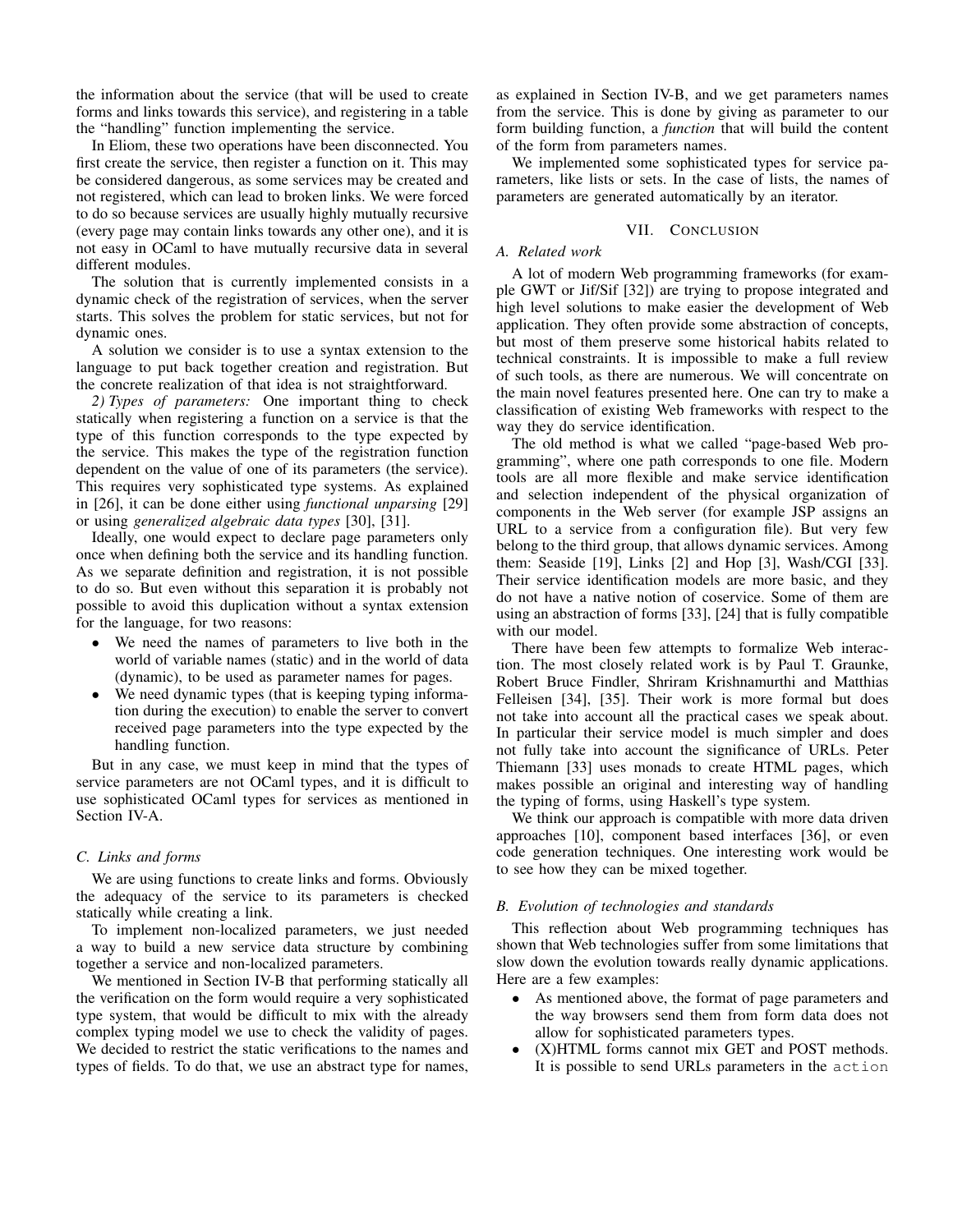attribute of a form that is using the POST method, but it is not possible to take them from the form itself. This would open many new possibilities.

- A link from HTTP towards the same site in HTTPS is always absolute. This breaks the discipline we have to use only relative links (for example to behave correctly behind a reverse proxy). We have the same problem with redirections, which have to be absolute URLs according to the protocol.
- There is no means to send POST data through a link, and it is difficult to disguise a form into a link. Links and forms should probably be unified into one notion, that would allow to make a (POST or GET) request from a click on any part of the page. This limitation is not really significant if we have a client side program that does the requests itself when we click on a page element.
- Having the ability to put several id attributes for one tag would be very useful for automatically generated dynamic pages.
- Probably one of the main barriers to the evolution of the Web today is the impossibility to run fast code on the browser (without plug-ins), even with recent implementations of Javascript. When thinking about a Web application as a complex application distributed between a server and a client, we would often like to perform computationally intensive parts of the execution on the client, which is not feasible for now. We want to make some experiments with Google Native Client [37].

#### *C. Concluding words and future works*

This papers presents a new programming style for Web interaction which simplifies a lot the programming work and reduces the possibilities of semantical errors and bad practices. The principles we advocate are summarized here:

- 1) Services as first class values
- 2) Decoding and verification of parameters done by the server
- 3) Dynamic creation of services
- 4) Full taxonomy of services for precise service identification
- 5) Same language on server and client sides
- 6) Symmetry between local and distant services

One of the main novel feature is the powerful service identification mechanism performed automatically by the server. It introduces the notion of coservice which make the programming of sophisticated Web interaction very easy.

Beyond just presenting a new Web programming model, this paper defines a new vocabulary for describing the behaviour of Web sites, on a semantic basis. It is a first step towards a formalization of Web interaction. We started from an analysis of existing Web sites and we extracted from this observation the underlying concepts, trying to move away as much as possible from non-essential technical details. This allowed a better understanding of the important notions but above all to bring to light some new concepts that were hidden by technical details or historical habits. The main feature that allowed this is the introduction of dynamic services, and also forgetting the traditional page-based Web programming. There exist very few frameworks with these features, and none is going as far as we do, especially in the management of URLs.

Besides the gain in expressiveness, we put the focus on reliability. This is made necessary by the growing complexity of Web applications. The concepts we propose allow for very strong static guarantees, like the absence of broken links. But more static checks can be done, for example the verification of adequacy of links and forms to the service they lead to. These static guarantees have not been developed here because of space limitation. They are summarized by the following additional principles:

- 7) Static type checking of generated data
- 8) Static type checking of links and forms

This paper does not present an abstract piece of work: all the concepts we present have been inspired by our experience in programming concrete Web sites, and have been implemented. Please refer to Ocsigen's manual [25] and source code for information about the implementation. Some implementation details may also be found in [26] (describing an old version of Ocsigen that was using a more basic model of services). Ocsigen is now used in industry (for example BeSport [38], Pumgrana [39]). These concrete experiences showed that the programming style we propose is very convenient for Web programmers and reduces a lot the work to be done on Web interaction.

As we have seen, the use of an existing language for the implementation induces some limitations: the typing of forms is not perfect, there is no type inference of service parameters, the need to disconnect creation and registration of services. But despite these limitations, our implementation is very close to the model we presented in the paper and it is a huge step forwards in the implementation of robust Web applications.

This paper is not a full presentation of Ocsigen. Many aspects have been hidden, and especially how we program the client side part of the application [8], [9], [40] using the same language, and with the same strong static guarantees. As we have seen, our notions of services also apply to client side functions. Obviously, we are using the same typing system for services but also for HTML. It is not easy to guarantee that a page will remain valid if it can evolve over time [41]. We did not show how the server can send data to the client at any time, or even call a function on client side. We are currently working on extending our service model to multitiers architecture, when more than two pairs are interacting. On a more theoretical point of view, we are working on a formal description of our services.

## ACKNOWLEDGMENT

Many acknowledgements are due to Jean-Vincent Loddo, Jérôme Vouillon and all the people who took part in Ocsigen development. I also want to thank Russ Harmer, Boris Yakobowski and Yann Régis-Gianas for their helpful remarks about this paper, and Dario Teixeira for the idea of session groups.